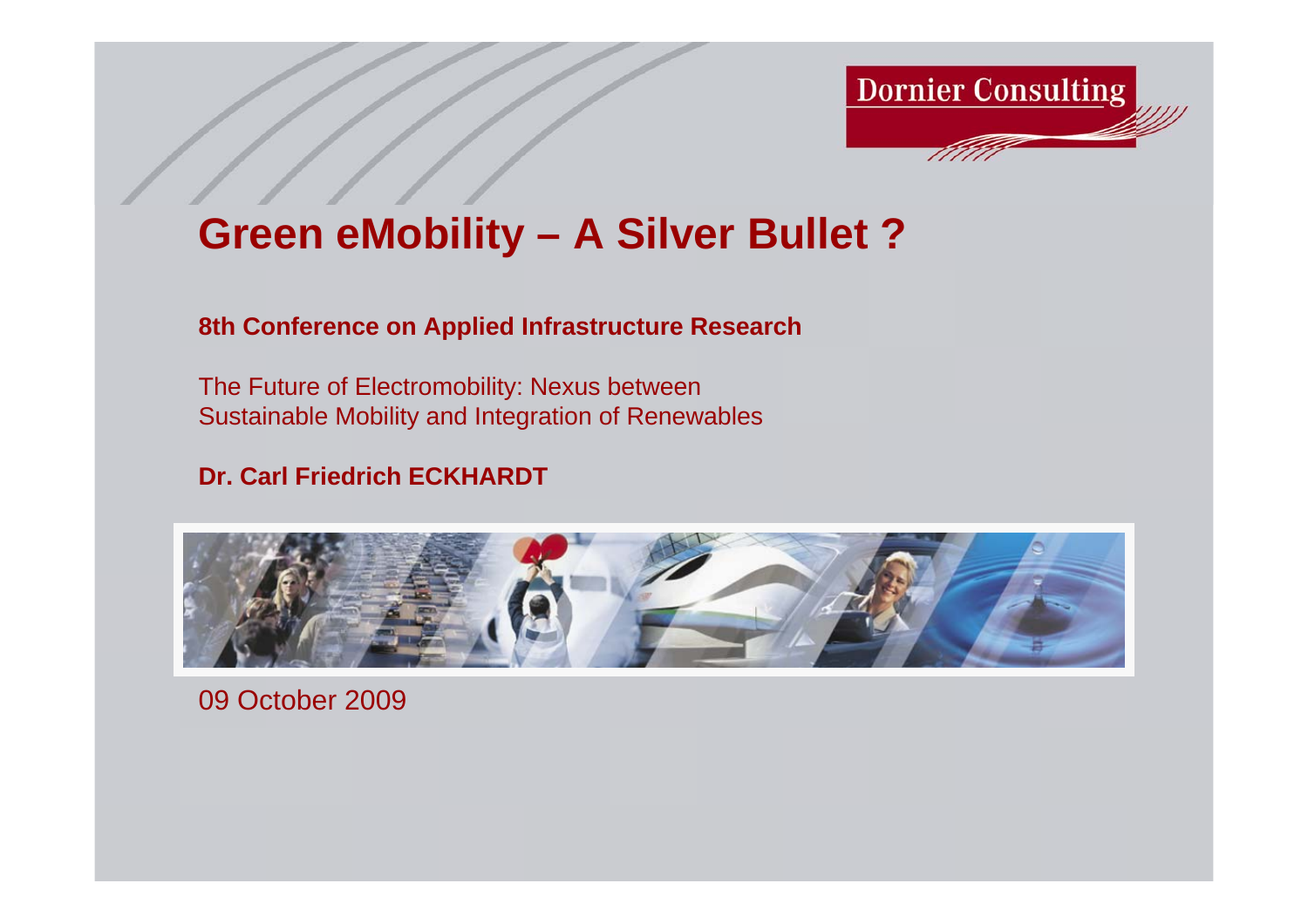

#### **Introduction**

#### **Statements**

- 1. eMobility will survive the actual Hype and will become <sup>a</sup> serious Alternative
- 2. eMobility has the Potential of a Silver Bullet. Not only it can overcome traditional conflicts between Automobility and Emissions. Even Complementarities are possible
- 3. However, as a Precondition, several open Questions need to be answered in a "green" Fashion.

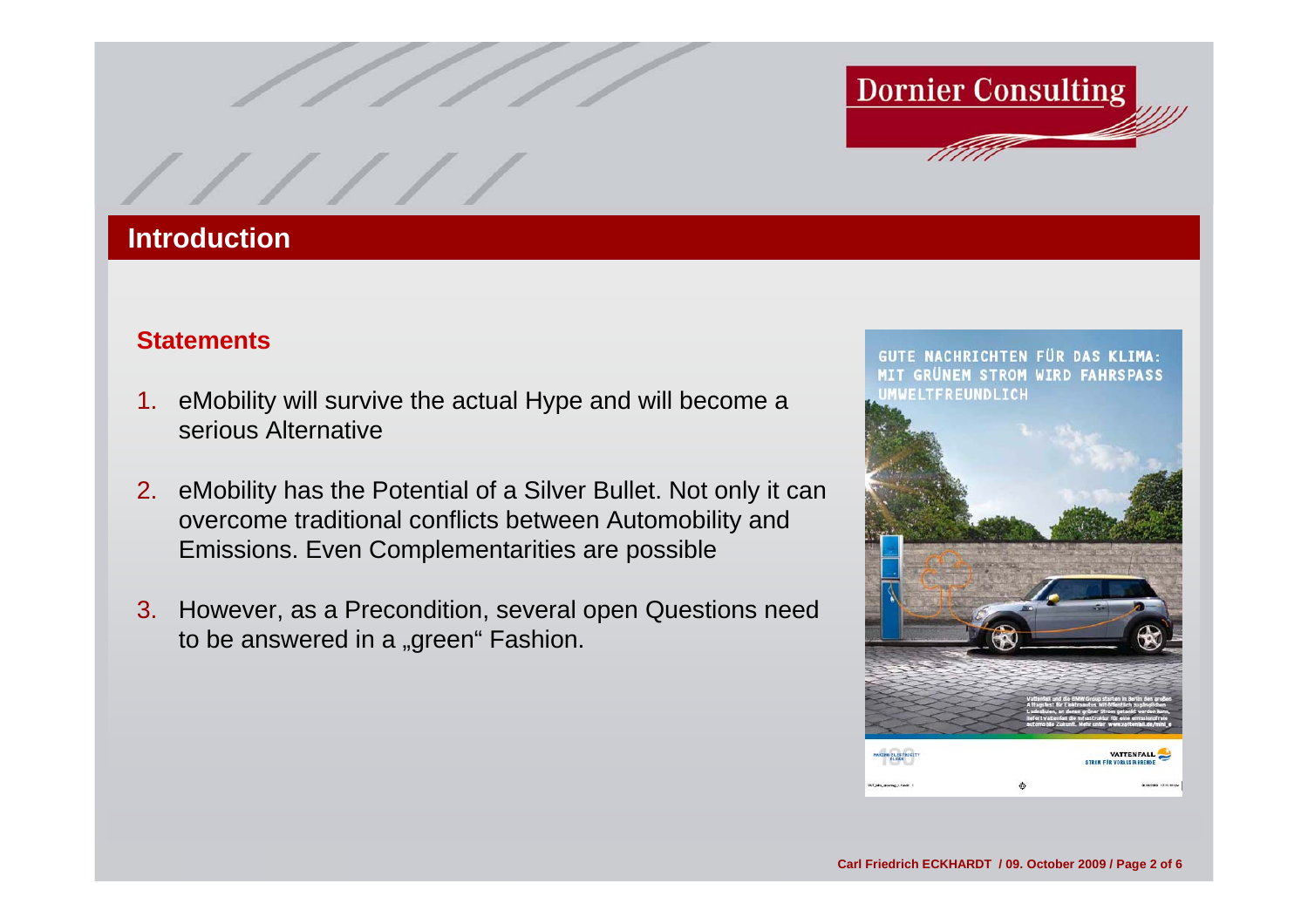

#### **Statement 1**

#### **eMobility will survive the actual Hype and will become <sup>a</sup> serious Alternative**

- $\blacktriangleright$  It is widely accepted that Oil Subsitutes are inevitable. But this will take Time.
- $\blacktriangleright$ Until 2020, the Oil Price will range from 150–200 USD/B
- $\blacktriangleright$  The Importance of CO2-Avoidance and the Promotion of Renewable Energies will sustain.
- $\blacktriangleright$ CO2-Regulations in the US / EU will require Actions
- $\blacktriangleright$ Metropolitan Admins take Actions in Favor of ZEM
- $\blacktriangleright$  Battery Technology has made Progress [Drivers: Laptops, Cell Phone] and the Trend continues.
- $\blacktriangleright$  Mobility Attitudes and User Requirements will change in Favor of Electric Mobility.



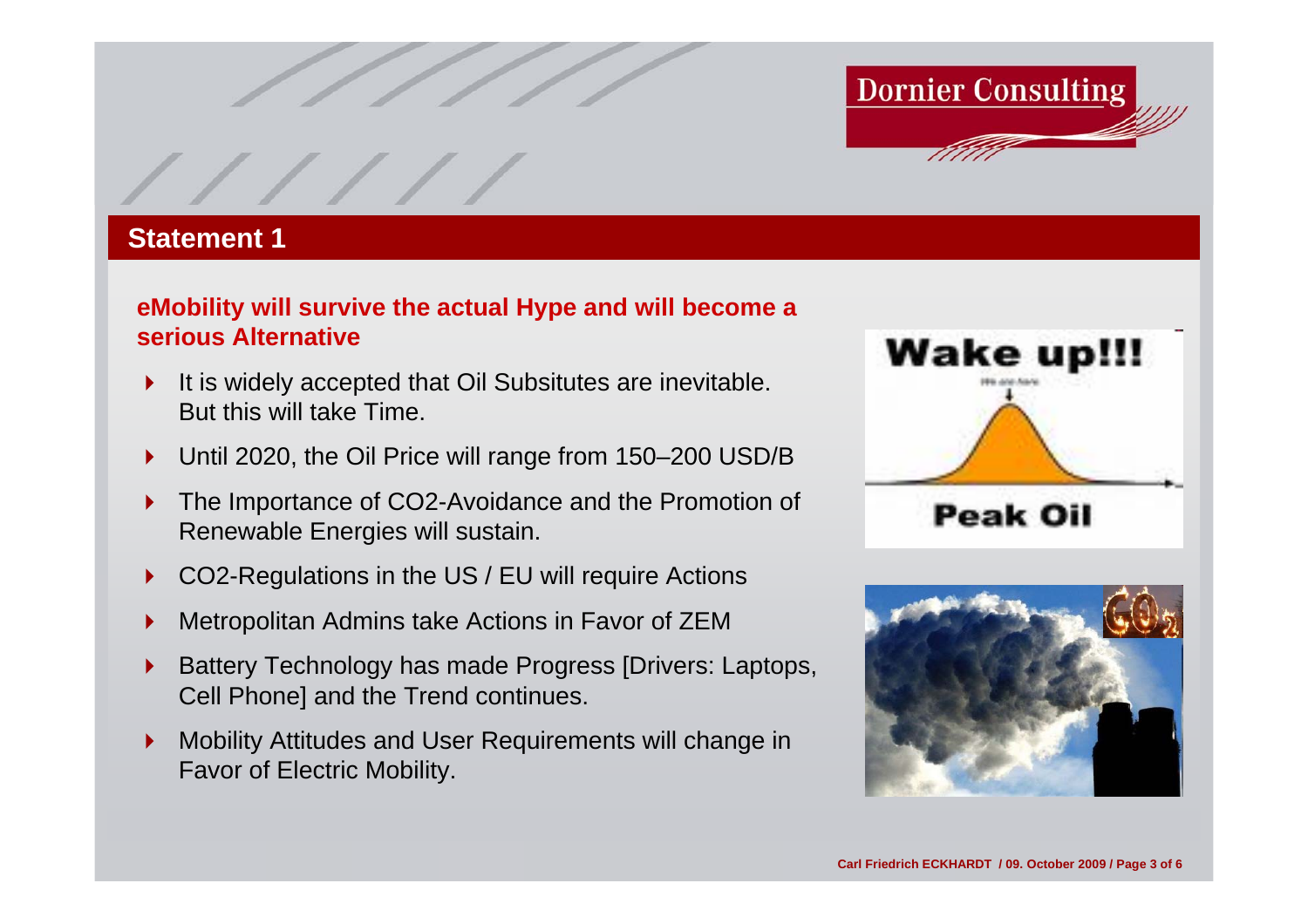

#### **Statement 2**

**eMobility has the Potential of a Silver Bullet. Not only it can overcome traditional conflicts between Automobility and Emissions. Even Complementarities are possible.**

- $\blacktriangleright$  With Battery Electric Vehicles Propulsion-related Zero Emission Mobility is possible:  $[CO<sub>2</sub>, NO<sub>X</sub>]$
- $\blacktriangleright$ With Renewables CO2 Emissions go down to 5g/km
- $\blacktriangleright$  In Germany, until 2020, Renewables will count for at least 30% of the Energy Mix – the share is even to increase
- $\blacktriangleright$  Wind Energy will take the bigest Share. However, its Potential can only be expoitet with Buffers
- $\blacktriangleright$  Vehicle Batteries are an interesting Option, if Charging can be shifted in "Green Slots" [Wind to Vehicle Application]
- $\blacktriangleright$  The Vision: With Vehicle to Grid Applications, Wind Energy can be used to cover Peak Demand
- $\blacktriangleright$ Win-Win-Situations for Municipalities are possible





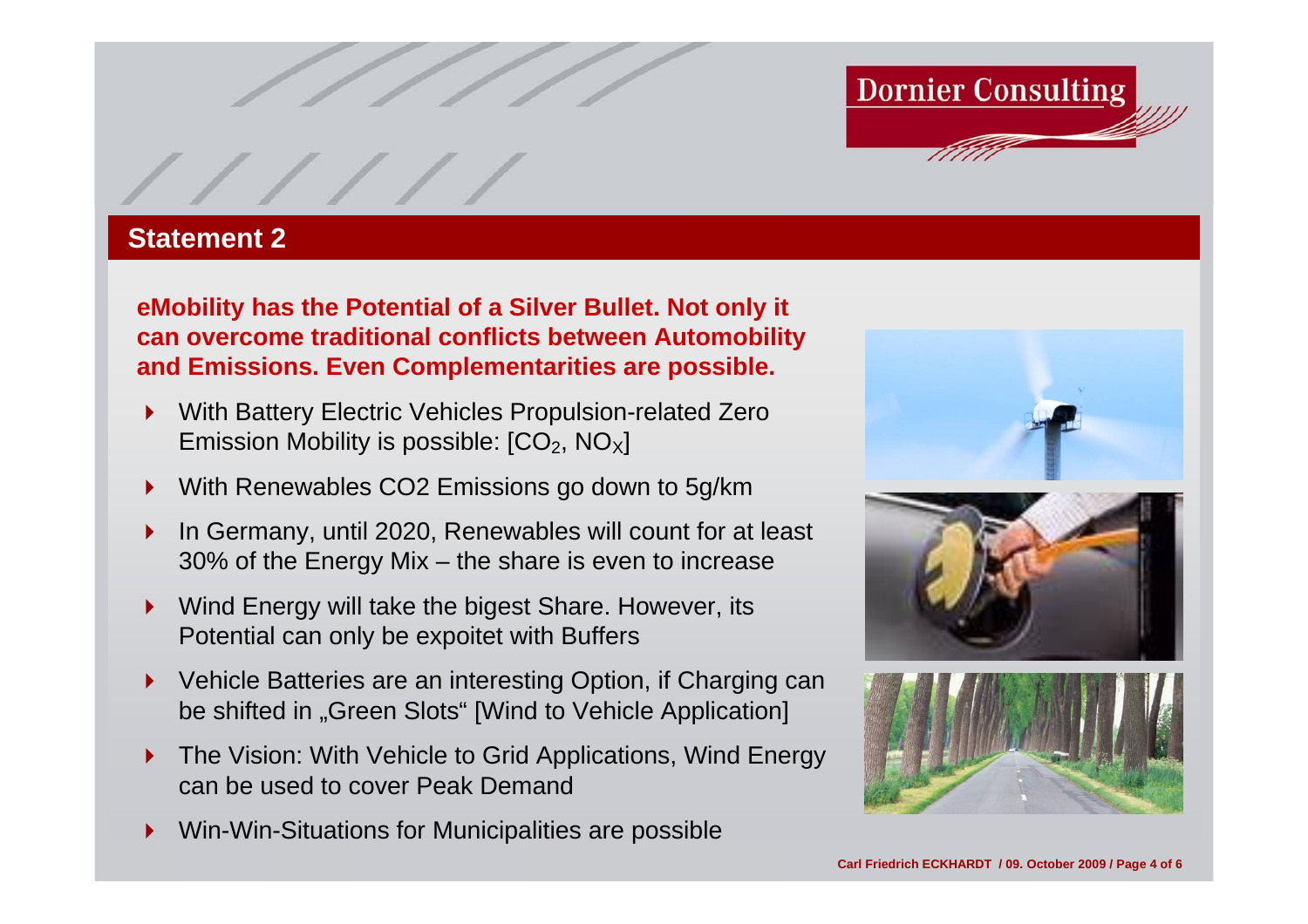

#### **Statement 3**

#### **However, as a Precondition, several open Questions need to be answered in a "green" Fashion**

- $\blacktriangleright$  User Acceptance and Willingness to Pay for Electic Mobility [Vehicles, Mobility Concepts]
- ▶ Improved Battery Technology: Costs, Range, Life Cycle
- ▶ Costs of Charging Spots need to go down drastically in order to ensure a sufficient Endowment
- $\blacktriangleright$  Challenges of Controlled Charging [W2G, V2G] need to be resolved:Transaction Costs vs. Financial Benefit, Risk Allocation, Conflicts of Interests between OEM and Energy Providers
- $\blacktriangleright$  Transport Policy must support: Legal Framework & Regulations, Promotion Programme
- $\blacktriangleright$ H<sub>2</sub>/Fuel Cell Vehicles are "friendly Substitutes: medium and long Distances, Buffer for Wind Energy